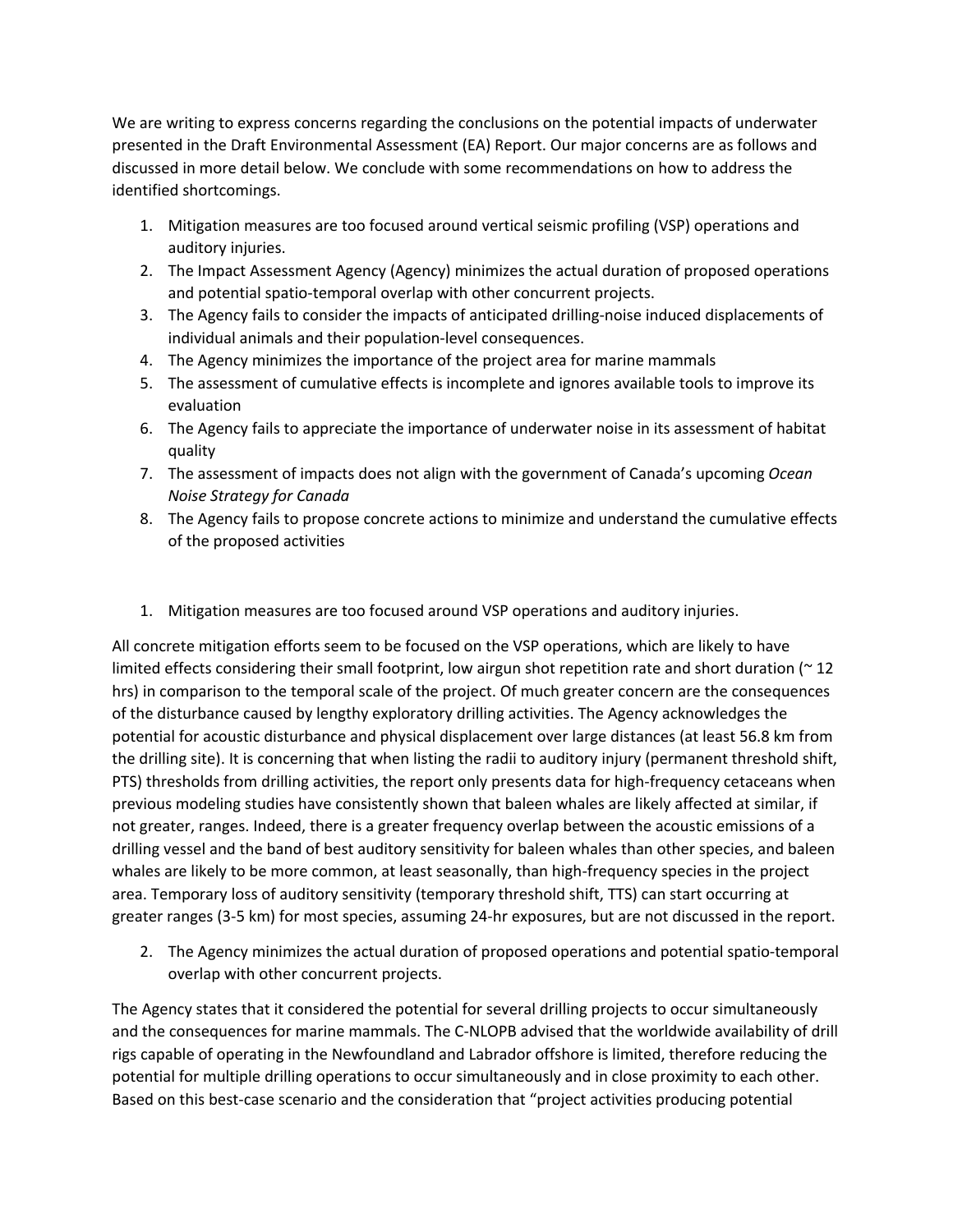behavior-altering sound in the marine environment would be generally short-term, transient and temporary", the Agency finds that there would be no significant cumulative effects of the project on the these species. The latter point, we believe, is flawed. Drilling operations are forecasted to last 35-65 days for each of up to six wells planned. These are not short-term operations.

3. The Agency fails to consider the impacts of anticipated drilling-noise induced displacements of individual animals and their population-level consequences.

Cetacean species occurring in the project area are likely to use the area for extended periods for foraging, breeding, and other life activities. There are now abundant data derived from passive acoustic monitoring and visual surveys describing the year-round occurrence of several sensitive species such as fin, sperm, and northern bottlenose whales. Other SARA listed species (e.g sei and blue whales) occur mainly during the preferred period of activity for drilling operations (summer and fall). Restricting access to undetermined but presumably large areas of available habitat by marine mammal species cannot be discarded as a negligible effect. Evaluating the impacts of such exclusion is a difficult task but translating what may be limited effects on individuals to potentially detrimental effects at the population/species level is the object of ongoing research (see PCod and PCaD models) and has not been given sufficient attention in this EA.

4. The Agency minimizes the importance of the project area for marine mammals

There is a dangerous misconception that the ocean is large and therefore marine mammals have many areas to choose from. However, decades of research have shown that marine mammals often depend on specific regions where specific oceanographic conditions provide the conditions for sufficient prey abundance and optimal foraging. Restricting access to such areas offshore Newfoundland could lead to population level consequences that directly conflict with the Fisheries Act and the Species at Risk Act. It should also be noted that the lack of critical habitat designation in the project area, as stated in the EA, is the result of its location outside of Canada's EEZ and DFO's jurisdiction, and does not indicate that this area is not critical to some species. In fact, it is part of Ecologically and Biologically Significant Areas, which points towards its importance for several marine communities, including marine mammals.

5. The assessment of cumulative effects is incomplete and ignores available tools to improve its evaluation.

The assessment of cumulative effects is therefore incomplete in its current state. Modeling tools are available to assess the acoustic exposures of marine mammals from different sources. An excellent candidate for such an analysis would be animat models for central place foragers that allow for an investigation of the interaction between avoidance of noise and the attraction to foraging opportunities. Applying these methods in the context of this EA, in conjunction with the two other draft EA under review at the same time, would be a first step towards more robust assessments of cumulative effects of this project in the context of other oil and gas activities with large and potentially overlapping acoustic footprints. We note that seismic airgun surveys have occurred in the Newfoundland offshore most summers for the past decade and it seems reasonable that surveys will overlap with the drilling operations – this has not been considered. The EA has also not sufficiently considered the currently permitted drilling programs in the same area, including CNOOC, ExxonMobil and Equinor.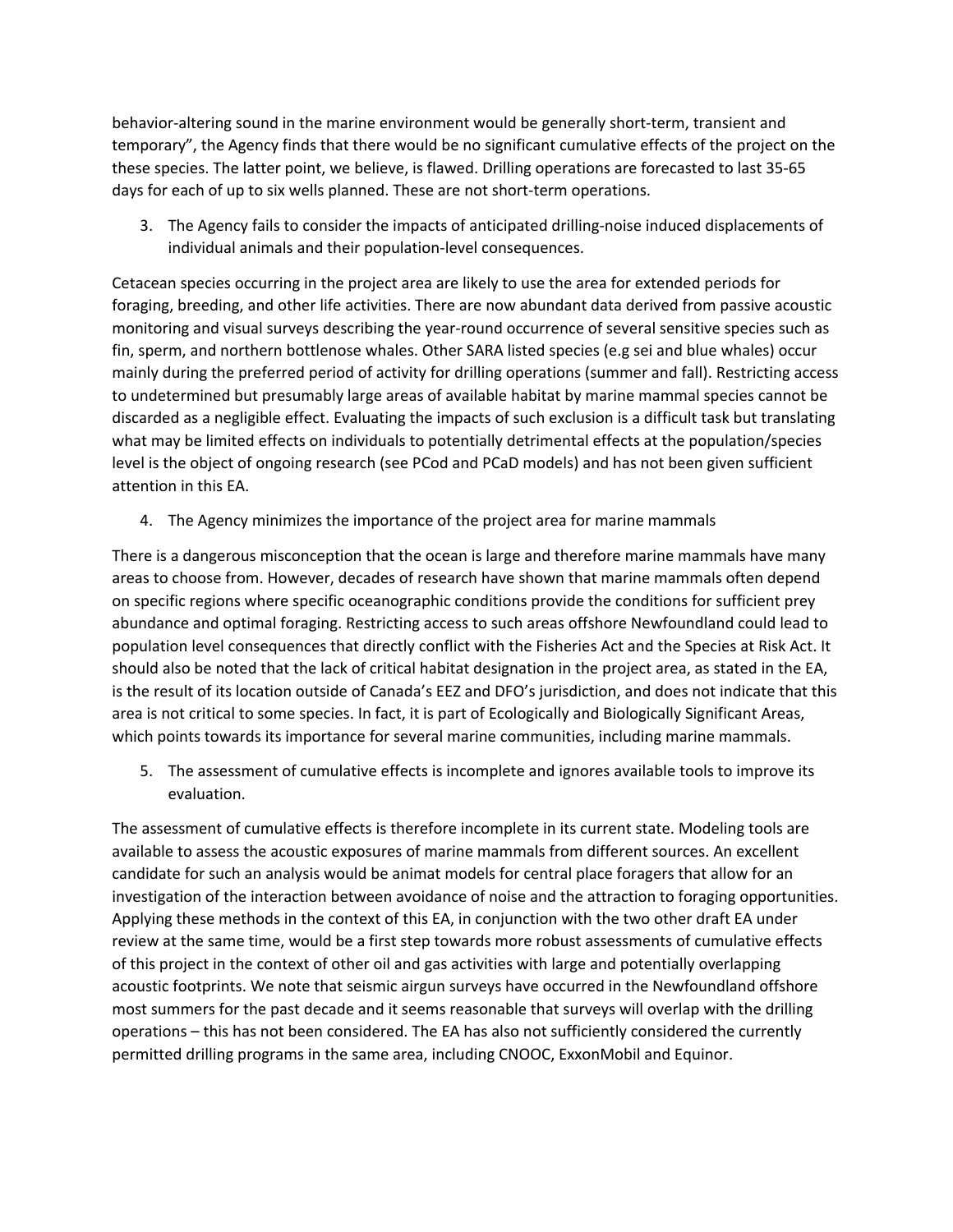6. The Agency fails to appreciate the importance of underwater noise in its assessment of habitat quality.

The notion of habitat quality is mentioned in the report. However, the report fails to appreciate the importance and meaning of acoustic habitat for species, such as marine mammals, that rely almost entirely on sound to navigate, forage, find mates, socialize, and communicate. The large acoustic footprints associated with drilling vessels have been shown to reduce communication space significantly. Analysis and consideration of the change in communication space does not appear to have been considered. Vessel noise has been shown to induce stress in north Atlantic right whales, with unknown long-term consequences on the fitness of affected individuals, and many species have been found to react to sound at various levels. If an analysis of these effects was contained in the EA it does not appear to have been considered in the Agency's review.

7. The assessment of impacts does not align with the government of Canada's upcoming *Ocean Noise Strategy for Canada*

It appears that the Agency's opinion does not align with the government of Canada's growing consensus on underwater noise management. As stated in the *Ocean Noise Strategy for Canada* document currently undergoing public review, the guiding principles of Canada's noise management should be sustainable development and a precautionary approach based on risk. "The precautionary approach means that lack of full scientific certainty must not be used as a reason for postponing cost-effective measures to reduce the effects of anthropogenic underwater noise". It is clear that in the case of this EA, the lack of data on the long-term effects of behavioral disturbance by underwater noise has led to the conclusion that the proposed activity will have negligible impacts, far from a precautionary approach, and that the associated risks for individual animals and populations have not been weighted properly.

8. The Agency fails to propose concrete actions to minimize and understand the cumulative effects of the proposed activities.

Imposing restrictions on simultaneous drilling operations that would occur within each other's radius of behavioral disturbance would be a concrete step towards mitigating cumulative effects of sound. Requiring better baseline studies of the environment to understand how species are using the area and what effects noise and other pollutants could have would improve our ability to make informed assessments of the effects of the proposed activities. The mitigation procedures surrounding VSP will not protect marine mammals from the extended exposures from drilling vessels and are given too much weight as part of an effective way of reducing cumulative effects of sound.

## Recommendations for Improvement

The proposed project area is a productive habitat that is home to not only cetaceans but also many commercially harvested species of fish and crustaceans. Changes to this habitat affect the animals and the communities that have traditionally harvested them. The effects of season-long drilling operations and eventually permanent installations in such an environment have never been systematically studied. This lack of knowledge makes it difficult for EA to properly describe the potential effects of the activities. Combined with the lack of thorough cumulative effects analysis, the knowledge deficit biases the Agency towards finding that there will be limited effects. Assuming the Agency does not change their finding of